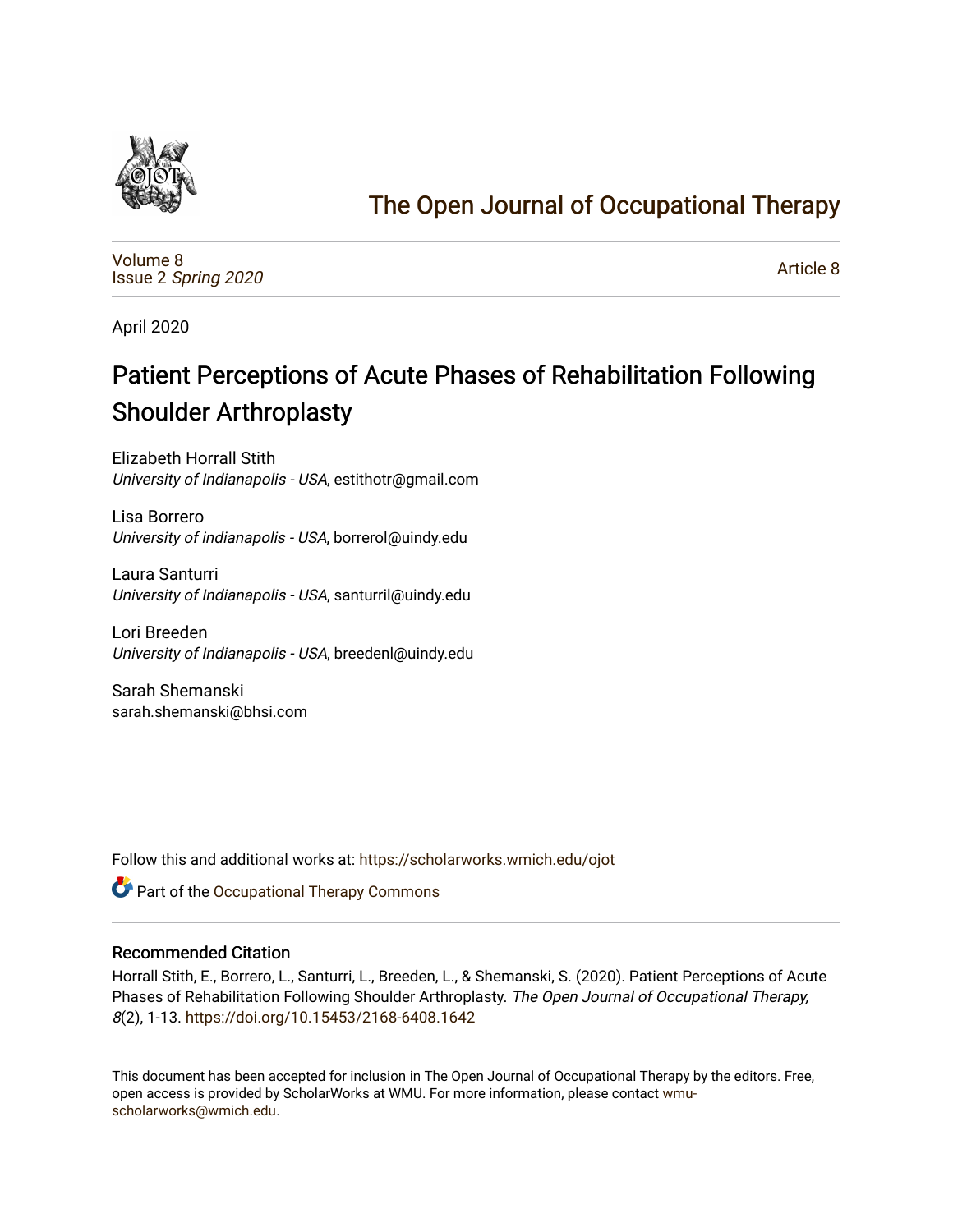## Patient Perceptions of Acute Phases of Rehabilitation Following Shoulder Arthroplasty

## **Abstract**

Background: Shoulder arthroplasty is a common procedure, but a lack of research regarding recovery and rehabilitation limits occupational therapists from providing appropriate education and support. The purpose of this study was to explore and understand the patient's experiences in the acute recovery phase following shoulder arthroplasty.

Method: Twelve participants completed three semi-structured interviews in the first 6 weeks following surgery. A basic-interpretive approach was used before coding interview transcriptions into categories.

Results: The participants initially reported increased reliance on assistance and/or modifications in ADLs routines, such as dressing, bathing, and sleep. Interruption in sleep was reported because of pain and/or positioning restrictions, and frustration because of a lack of sleep and need for assistance was noteworthy. As sling usage decreased, the participants reported returning to ADLs with a coinciding reduction in frustration. Finally, the participants noted improvement in ADLs and IADLs and a return to tasks such as driving, cooking and meal preparation, and returning to social engagements. Overarching themes included presurgical expectations, advice, pain reduction, and general improvement in quality of life.

Discussion: Changes to patient education, including ADLs and IADLs assistance needs, may improve patient recovery. Occupational therapists specifically may improve recovery by using their understanding of arthroplasty, environment, routines, and other factors that affect sleep.

#### Comments

The authors report the receipt of grants from the University of Indianapolis during the conduct of the study.

#### Keywords

shoulder arthroplasty, occupational therapy, assistance, activities of daily living

#### Credentials Display

Elizabeth Horrall Stith, DHS, OTR/L, BCG; Lisa Borrero, PhD; Laura Santurri, PhD, MPH, CPH; Lori Breeden, EdD, OTR; Sarah Shemanski, RN, BSN, RN-BC

Copyright transfer agreements are not obtained by The Open Journal of Occupational Therapy (OJOT). Reprint permission for this Applied Research should be obtained from the corresponding author(s). Click [here](https://scholarworks.wmich.edu/ojot/policies.html#rights) to view our open access statement regarding user rights and distribution of this Applied Research.

DOI: 10.15453/2168-6408.1642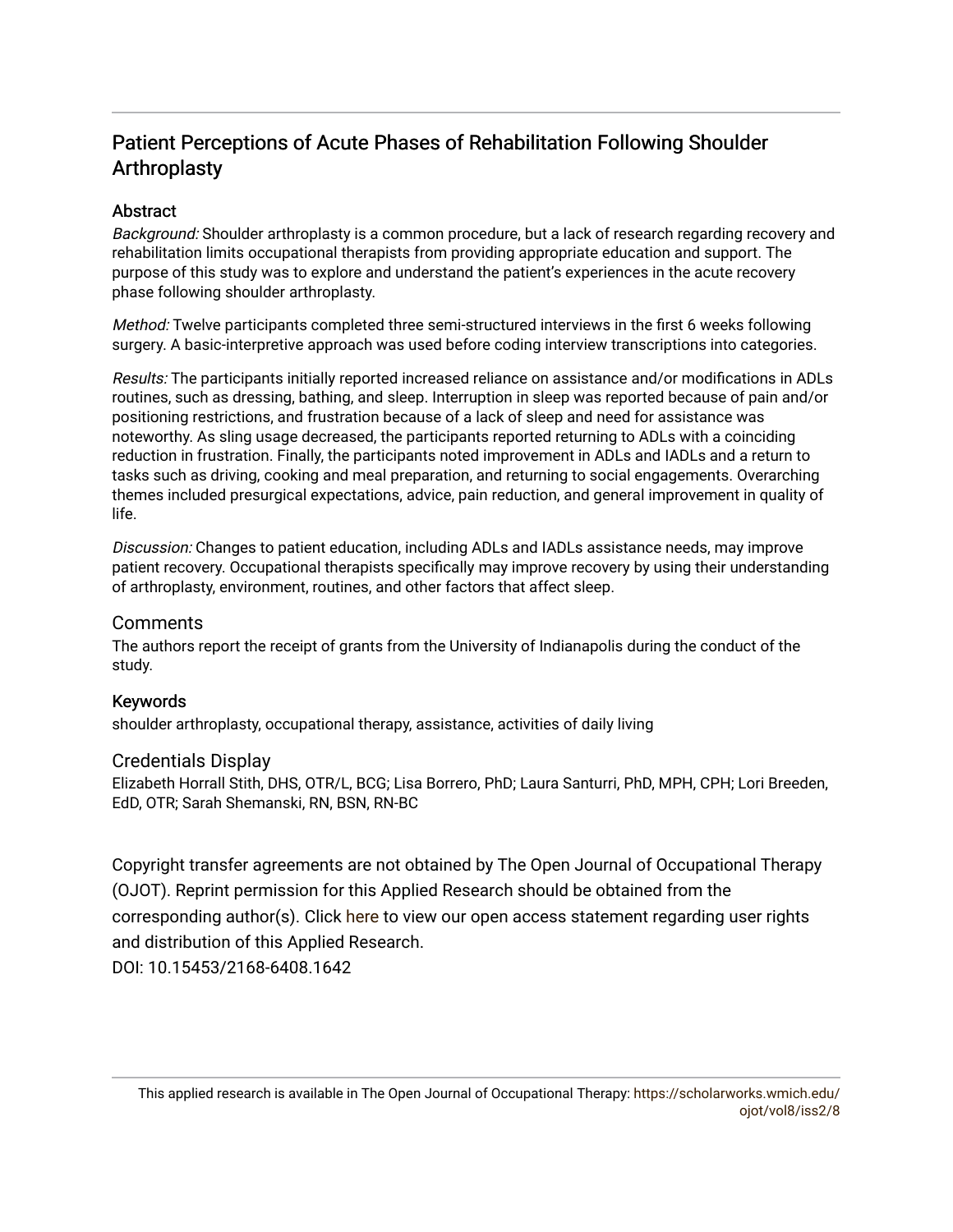Shoulder arthroplasty (SA), or shoulder replacement, is a common surgical intervention for patients with persistent pain and loss of occupational performance as a result of osteoarthritis (OA), rheumatoid arthritis, rotator cuff tear, osteonecrosis, and humeral head fractures, with OA being the most prominent diagnosis for SA (Palsis et al., 2018; Wilcox et al., 2005). Many published protocols are used for recovery, most of which were derived from Dr. Charles Neer's protocol to progress healing and recovery (Denard & Lädermann, 2016; Mulieri et al., 2010; Wilcox et al., 2005).

Therapy often begins with a preoperative education class, which may reduce anxiety regarding surgery (Flanigan et al., 2015). Preoperative education focuses on the abductor sling, postsurgical precautions, and hemiplegic dressing techniques. After surgery, therapists often instruct patients to complete a home exercise program (HEP) several times per day focusing on passive shoulder range of motion (ROM) as well as active elbow, wrist, and hand ROM to maintain distal mobility (Mulieri et al., 2010).

#### **Neer's Protocol**

Following surgery, most surgeons use variations (Zec et al., 2016) of Neer's protocol, which identifies four phases of rehabilitation as immediate postsurgical, early strengthening, moderate strengthening, and advanced strengthening (Zec et al., 2016). The focus of this study is on patient recovery during the immediate postsurgical and early strengthening phases.

The immediate postsurgical phase (Phase 1) goals include soft-tissue healing, maintaining joint integrity, reducing pain and inflammation, and limiting active range of motion (AROM) in the surgical shoulder. The patient typically wears an abduction sling continuously, is non-weight bearing in the extremity, and completes passive range of motion (PROM) several times daily (Denard & Lädermann, 2016; Wilcox et al., 2005). The early strengthening phase (Phase 2) typically begins at 4 to 6 weeks postsurgery, with goals to restore full PROM and AROM and control pain and swelling (Wilcox et al., 2005). Phases 3 and 4 work to progress AROM, strengthen the shoulder capsule, and restore function without pain (Wilcox et al., 2005). These modified protocols may vary but typically maintain that restoring PROM is the immediate goal of therapy, with strengthening to follow only after maximal PROM is achieved (Wilcox et al., 2005). The protocol remains consistent for both total shoulder arthroplasty (TSA) and reverse shoulder arthroplasty (RSA).

Despite limited research regarding postoperative protocols for total shoulder replacements, researchers identified "that the success of the procedure relies heavily on the soft tissue variables and the postoperative management" (Wilcox et al., 2005, p. 827). Neer himself stated, "shoulder replacement will fail without adequate rehabilitation" (Brems, 1994, p. 99). Additional researchers stated that "nearly every article in literature about TSA states that the success of TSA is dependent upon rehabilitation" (Wilcox et al., 2005, p. 827).

#### **Joint Arthroplasty**

With limited research on patient recovery and perceptions specific to SA, articles focusing on knee and hip arthroplasty have offered insight. Hall et al. (2008) identified "breakpoints," or "the time when an individual . . . has come to the realization that they will require . . . arthroplasty" in patients with OA (Hall et al., 2008, p. 172). These breakpoints were noted to represent increased difficulty with mobility, decreased sleep quality, increased restriction in activities of daily living (ADLs), and increased reliance on family for instrumental activities of daily living (IADLs) (Hall et al., 2008). Not surprisingly, frustration and inadequacy were highlighted as common emotions, touching on psychological factors surrounding orthopedic surgeries (Hall et al., 2008). Patients reported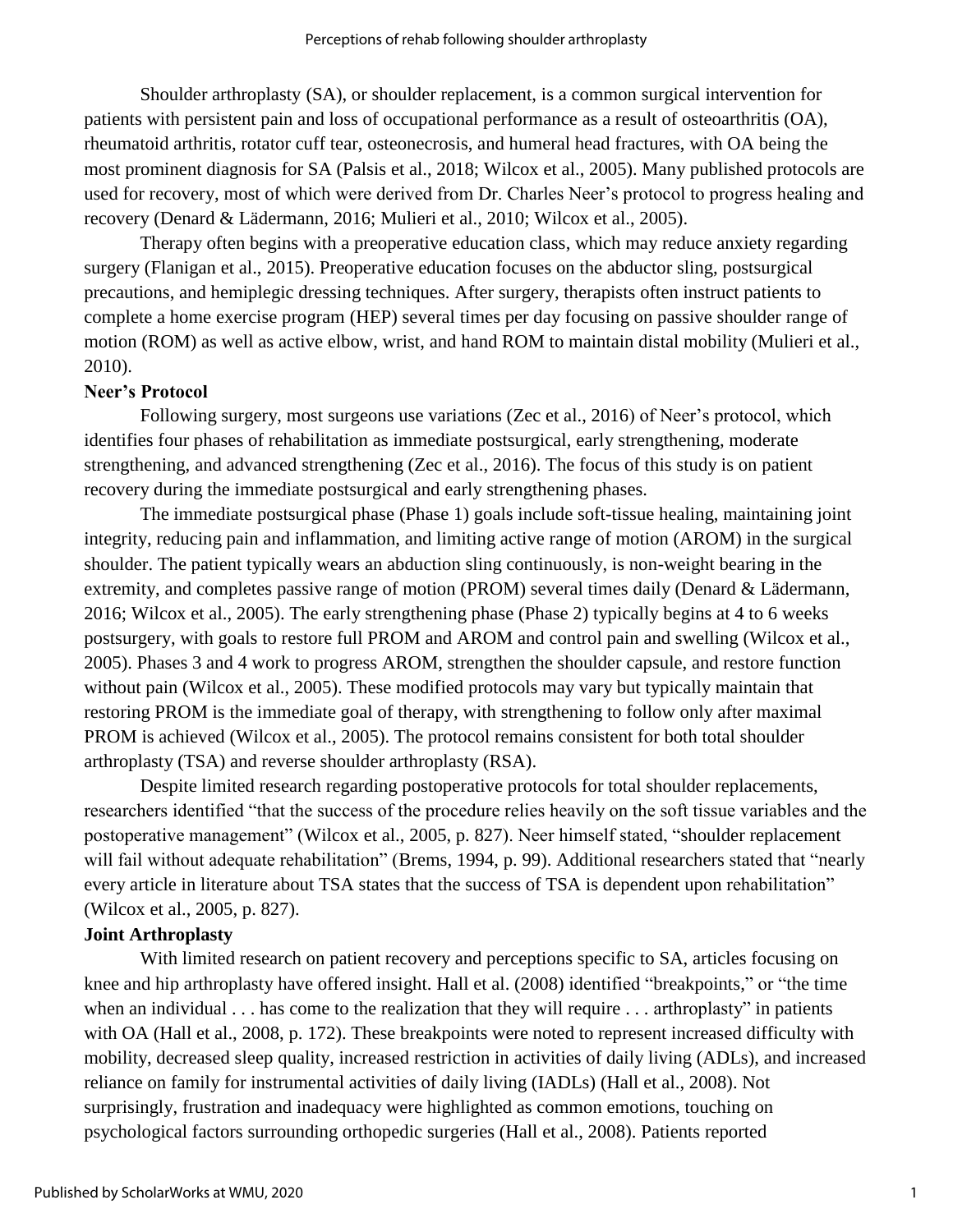postoperatively increased physical activity levels, decreased pain, and contentedness regarding their potential to be more active as compared to presurgical reports (Harding et al., 2015).

Despite vast amounts of research on SA factors, including surgical technique, prosthesis, and long-term outcomes, little research has examined patient perspectives during rehabilitation. Multiple researchers have noted the need to educate patients preoperatively and to define patients' expectations of surgery outcomes (Levy et al., 2016; Wilcox et al., 2005), yet few have specifically sought to understand patient experiences throughout the rehabilitation process. The aim of this study is to use the findings to provide therapists with increased insight into patient needs, expectations, and surprises during the first few phases of rehabilitation following SA.

#### **Factors Affecting Recovery**

Several studies have addressed factors and their effects on SA recovery, such as body mass index and diabetes negatively correlating with postoperative ROM (Levy et al., 2016). However, no other comorbidities, such as osteoporosis, age, arthritis, or smoking, correlated with postoperative ROM (Levy et al., 2016). Age was also not a consideration in outcomes, as patients over 80 years of age had results similar to those over a decade younger (Iriberri et al., 2015).

A review of the literature by Flanigan et al. (2015) provided insight into psychological factors in orthopedic surgeries, linking these factors to the effect of pain perceptions, compliance with rehabilitation, and patient outcomes. Several articles associated patients' self-efficacy and optimism with successful outcomes, but stress and depression were found to have negative effects (Flanigan et al., 2015).

Postoperative rehabilitation is a large component of successful outcomes in SA because of the involvement of the soft tissues in and surrounding the joint (Wilcox et al., 2005). However, postoperative protocols vary and scant literature addressing the patient perspective of SA rehabilitation exists. Lack of evidence limits therapists in providing appropriate pre and postsurgical education to prepare patients for discharge to the home environment. The purpose of this study is to explore the patients' subjective perceptions of rehabilitation during the initial phases of total shoulder arthroplasty following SA as a result of OA. The researchers sought to better understand patients' views of recovery and their overall progression toward return to function by asking the following research questions:

How do patients perceive of and experience recovery during the immediate postsurgical and early strengthening phases of shoulder arthroplasty?

- During this recovery period, how do patients perceive of and experience engaging in ADLs?
- During this recovery period, how do patients perceive of and experience engaging in IADLs?

This study will allow therapists to prepare patients for challenges they may encounter following discharge from the hospital. Therapists will be able to adapt current strategies to provide better education regarding compensatory strategies for ADLs and assess what currently provided information is useful to patients. The findings of this study uncover what surprised patients about the recovery process, how progression between the first few phases of rehabilitation impacts patients' daily lives, and how to better prepare patients for what to expect after surgery.

Significant research on SA exists because of the variety of surgical methods and rehabilitation protocols. Researchers have stressed the importance of recovery following SA (Brems, 1994; Denard & Lädermann, 2016; Mulieri et al., 2010) and have highlighted the need for preoperative education and managing postoperative expectations and differences regarding rehabilitation with different protocols (Levy et al., 2016; Wilcox et al., 2005).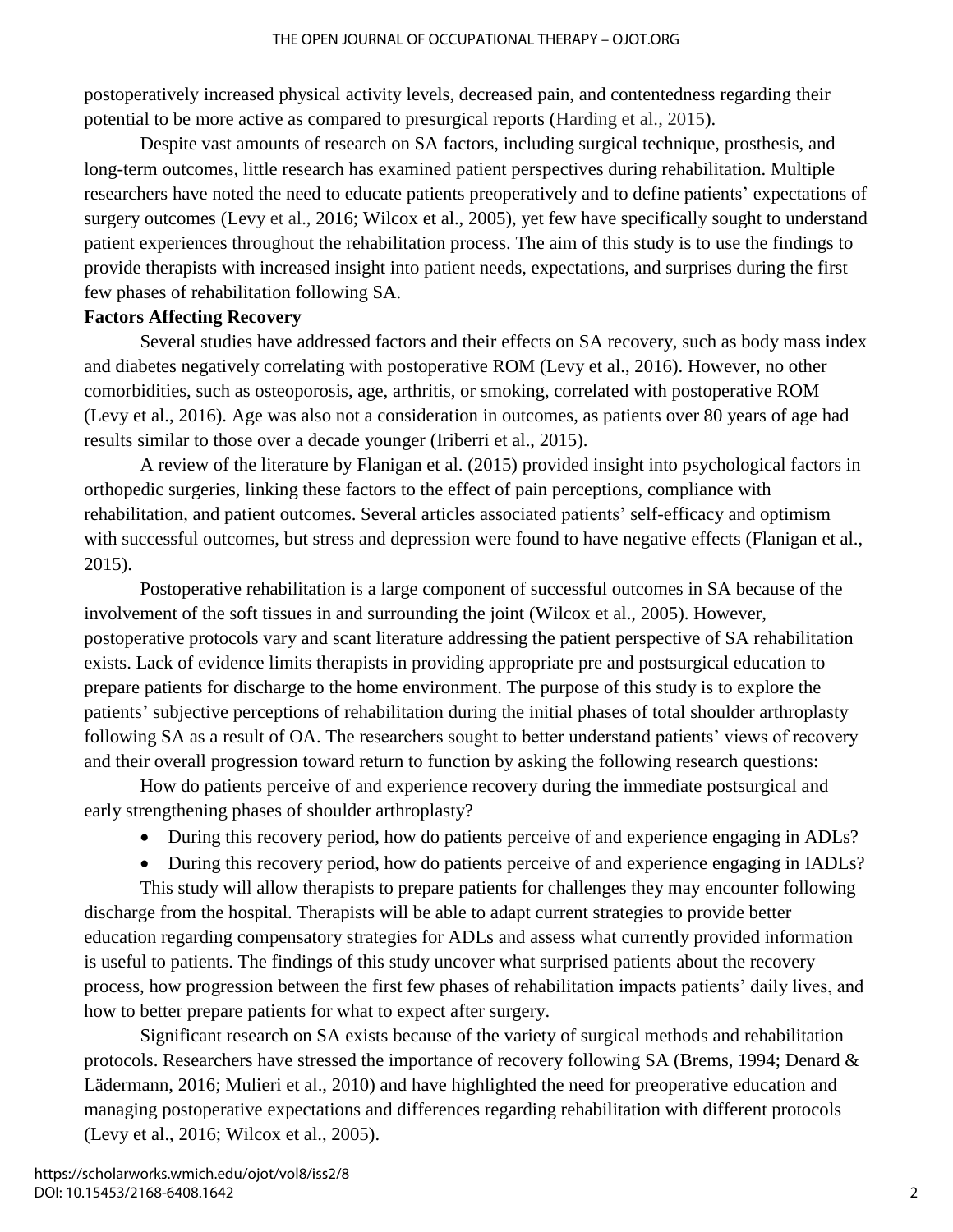#### **Method**

## **Study Design**

This study used a qualitative basic interpretive approach to delve into patients' perceptions and experiences following total shoulder surgeries. The researchers explored how patients experienced their rehabilitation once discharged to home, how they managed limitations necessitated by surgical precautions, and how surgery impacted their return to occupational performance. The hospital setting in this study entered into an alliance agreement with the University of Indianapolis, which served as the IRB of record.

## **Participants**

Purposive, convenience sampling was used to select participants who were preparing to undergo SA. The inclusion criteria was (a) diagnosis of primary OA, (b) score within normal limits on the Short-Blessed testing for cognition, (c) independent ambulators prior to surgery, and (d) discharge to home environment following hospitalization. Exclusion criteria included (a) non-English speaking patients, (b) discharge to another health care facility following hospitalization, and (c) comorbidities significantly limiting rehabilitation (e.g., amputations, other UE joint deformity). All of the patients received the same rehabilitative protocol. Approximately 17 participants were approached and 12 agreed to participate. The group was comprised of five males and seven females ranging from 59 to 89 years of age with a mean age of 75.3 years. Nine of the participants had shoulder replacement on their dominant arms, and only three sought nondominant shoulder replacements. All surgeries performed were RSA. Of those who did not participate, one agreed but was admitted to the hospital because of other health conditions before the first interview, one was not cognitively intact enough to agree to participation following surgery, one was admitted to a subsequent health care facility, and two did not provide reasoning for not participating.

## **Data Collection**

All of the participants completed preoperative education, although not all of them completed the class with the primary researcher. Therefore, recruitment took place either during preoperative education at the hospital or in the patient's hospital room prior to discharge. Interested participants provided information regarding age, gender, and hand dominance and selected an identification number to ensure confidentiality. Verbal consent was obtained at the beginning of each audio-recorded interview. Data collection was comprised of three distinct telephone interviews at approximately 2, 4, and 6 weeks following surgery.

The interview questions were open-ended and began with patient feelings regarding their preparedness for discharge or a review of issues revealed in the previous interview and progression since the last interview. The interviews were audio recorded and addressed tasks that were difficult for patients and the impact the surgery had on the participants' social lives, sleep quality, and pain. Each interview followed a top-down approach, beginning with broad issues and progressing to more specific issues that the participant may be experiencing. Probing questions to elicit more information, examples, or clarification were used as follow-up questions to ensure the researcher understood the participant's response.

#### **Data Management and Analysis**

Audio recordings were transcribed immediately following each interview and stored in the data management and analysis application, Dedoose 8.1©. Transcripts were analyzed in a line-by-line coding process with multiple researchers coding independently. Initial coding resulted in the creation of a code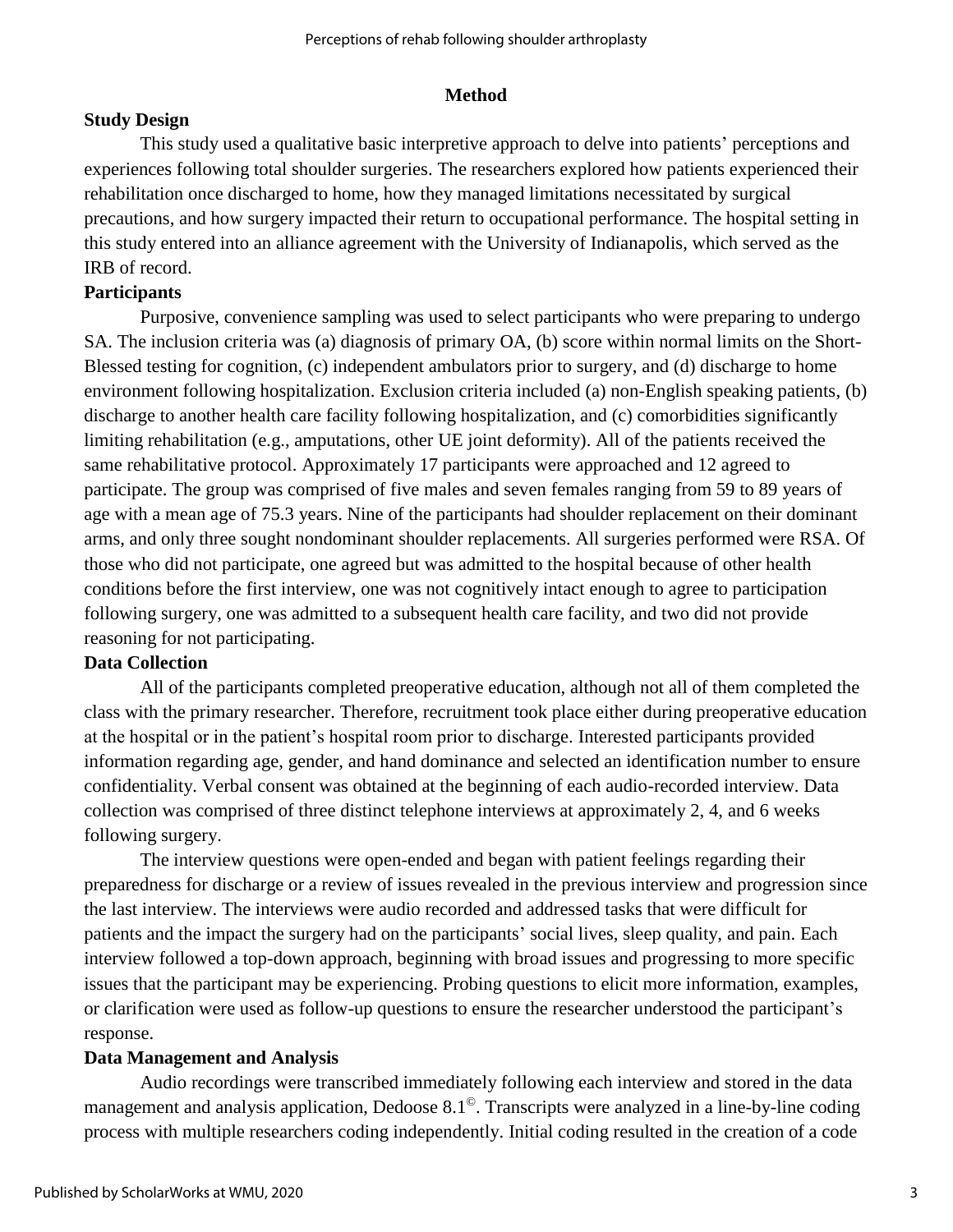book that was used to guide the coding of the remaining transcripts. These codes were then more specifically labeled into categories and subcategories, as needed, as a hierarchical coding scheme emerged (Lewins & Silver, 2007). From these categories, the researchers searched for themes and patterns that emerged from both individual interviews and cross-theme comparisons (Saldaña, 2007).

#### **Rigor and Trustworthiness**

To ensure quality results of this study, we used Guba's Model of Trustworthiness to assess the trustworthiness of the data collected (Henderson & Rheault, 2004). Member checking was used after the interviews to ensure credibility and confirmability and that the patients were able to correct errors in interpretation. To enhance dependability and confirmability and avoid bias and other preconceptions we used triangulation (a variety of sources, methods, theories, and/or investigators in the study), such as multiple investigators (Heale & Forbes, 2013). An additional, experienced qualitative researcher on the IRB protocol assisted with initial coding, which increased credibility (Amankwaa, 2016). Also, raw data, data reduction, analysis products, and process notes were all kept in the Dedoose software throughout the process of this study, thus creating an audit trail that further increased credibility of the data (Amankwaa, 2016). To ensure transferability, the open-ended questions were derived from another questionnaire (Amankwaa, 2016). Finally, to further promote dependability, the process of reflexivity was used (Darawsheh & Stanley, 2014). To this end, a reflexive journal was kept throughout the interview process to improve transparency during both the interviews and the data analysis portions of research (Darawsheh & Stanley, 2014).

#### **Results**

Themes evolved and changed with each subsequent interview. Some overarching themes were present in each of the three interviews, such as pain, presurgical expectations, and advice for future patients, while some themes varied between the three interviews.

#### **Interview 1**

Interview 1 was completed 2 weeks after surgery when protocol dictates that patients are to wear an abductor sling at all times, except when bathing, dressing, and completing a HEP. Frequent use of cryotherapy is encouraged to reduce pain and swelling as well as to promote soft-tissue healing. During the interviews, it was apparent that the participants required the most amount of assistance throughout the first stages of the protocol.

**Assistance and modifications.** Assistance and modified routines were overwhelming themes in the first 2 weeks of recovery. All of the participants returned home with either a spouse or plans for increased assistance in the first few weeks following surgery. Most of the participants returned home with a spouse, two of the participants discharged to a friend or family member's home first before returning home alone, and the other participants had intermittent assistance of home health aides and multiple family members. One participant went as far as to describe the assistance of others as "indispensable."

**Dressing.** The participants often required assistance with dressing during the initial phases of recovery. In addition to requiring assistance with upper body dressing because of restricted use of the surgical arm, the participants needed help with undergarments and lower body dressing, which they reported to be increasingly difficult. As one participant stated, "Thank goodness, my old man took off work and he's been helping me get dressed. I can put on some stuff but some's impossible. Like tying your shoes. Underwear. I need some help with my underwear."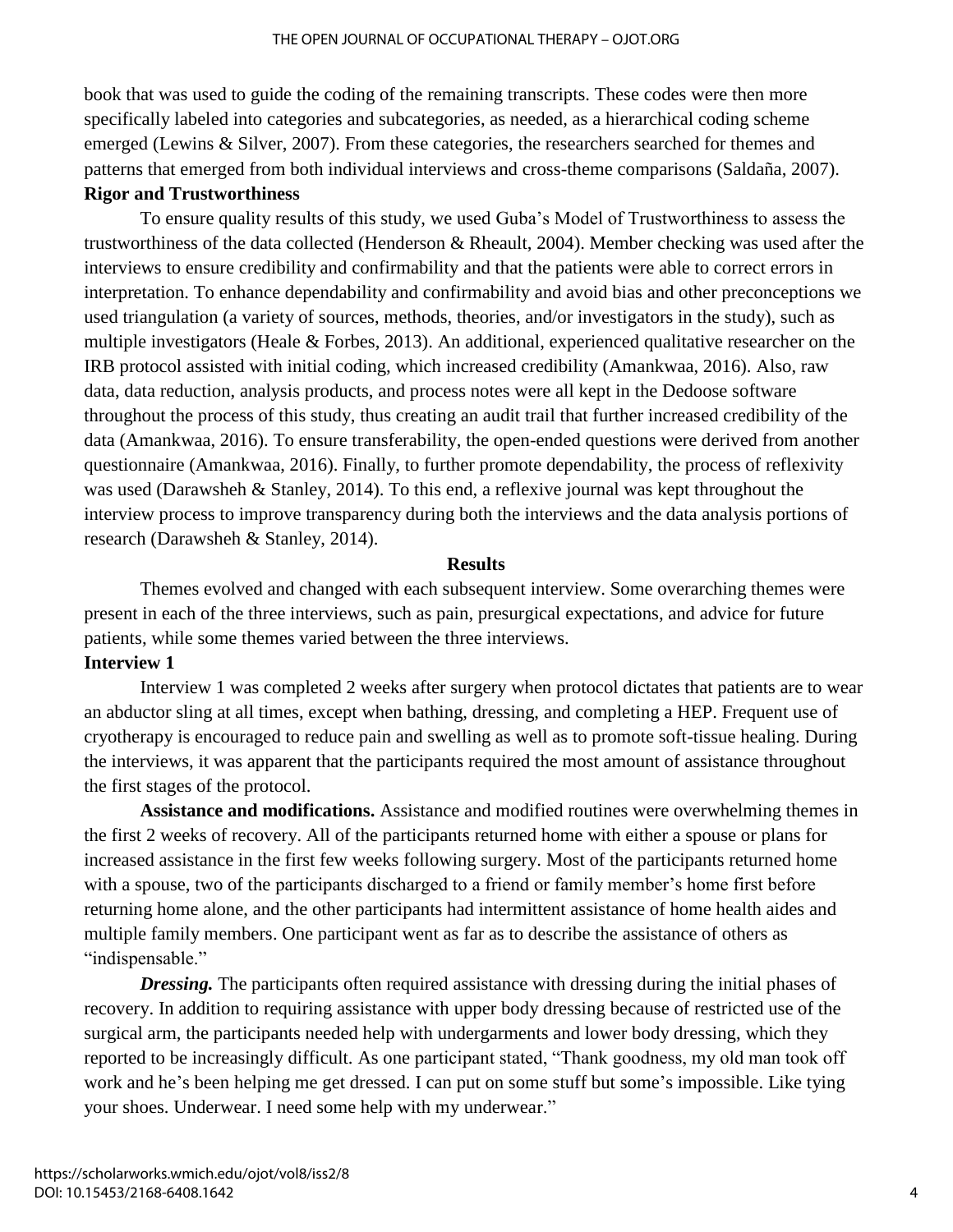Because a diagnosis of OA was included as inclusion criteria, it was also common to hear of additional assistance being required to complete dressing tasks. Another participant stated:

I have terrible arthritis in my hands and it takes both hands for me to be able to put socks on. So, one hand being completely useless for right now, up 'til now, no, I couldn't put my socks on. I could put my pants on, and my underwear, but pulling them up is difficult. I can get one side good, but the other side, she grabs a hold and gives it a jerk. And she helps me with my shirts. I just lean over and let that arm hang and we put that in and then she just helps me with my shirts.

However, approximately one-third of the participants were able to complete dressing tasks without or with only minimal assistance. Many were able to complete dressing tasks without much assistance, but required significant modifications in both dressing techniques, such as employing hemiplegic techniques, as well as the types of clothing they wore. One participant described dressing modifications in the following way:

If the shirt's baggy enough and got a big neck it goes on a lot easier. You put on the bad side first. And really, really loose pants. I usually need help pulling them up, but if they're loose enough I can get them up most of the way on myself.

Several of the female participants reported wearing larger clothing, such as gowns, not only for ease of dressing, but also to decrease difficulty with lower body dressing during toileting. For example, one said: "I usually keep on something baggy or a baggy old nightgown so I can just lift it up and go to the bathroom." Other participants stated that they required increased time to complete dressing tasks: "It probably takes me 10 minutes just to tie my shoes."

*Bathing.* Another area of assistance and modification frequently reported during the first few weeks after surgery was bathing. Often, assistance was required to wash their head and hair, and others reported assistance with washing the nonsurgical arm. Several of the participants reported difficulty and frustration with modifications, such as adaptive equipment. Many reported that difficulty bathing was not acute. "I had trouble even before I went in with washing my head. I couldn't get my right hand up to work in the lather. I had to do it all with the left hand."

*Sleep.* Sleep was both a frequently reported modification as well as a frequently reported frustration for nearly all of the participants in the first 2 weeks following rehab. Because of the positioning requirement, the participants were required to sleep in the abductor sling with a pillow behind the elbow to ensure proper joint alignment until otherwise informed by their physician. Difficulty sleeping was attributed to pain, discomfort, inability to sleep in a preferred position because of positioning requirements, itching, and temperature changes. Nearly all of the complaints were linked to one thing: the abductor sling. "It's because of the sling. It's just kind of uncomfortable, the sling is, with that big padding."

Only three of the 12 participants slept in a bed; the others slept in a recliner for comfort and ease of positioning. However, the participants who slept in recliners reported difficulty, as recliner handles are often located on the right side.

*Other ADLs and IADLs.* Multiple other ADLs were stated as difficult tasks early in the rehabilitation process. In addition to difficulty with clothing management related to toileting, the participants also reported difficulty with perineal hygiene requiring modifications to complete. Other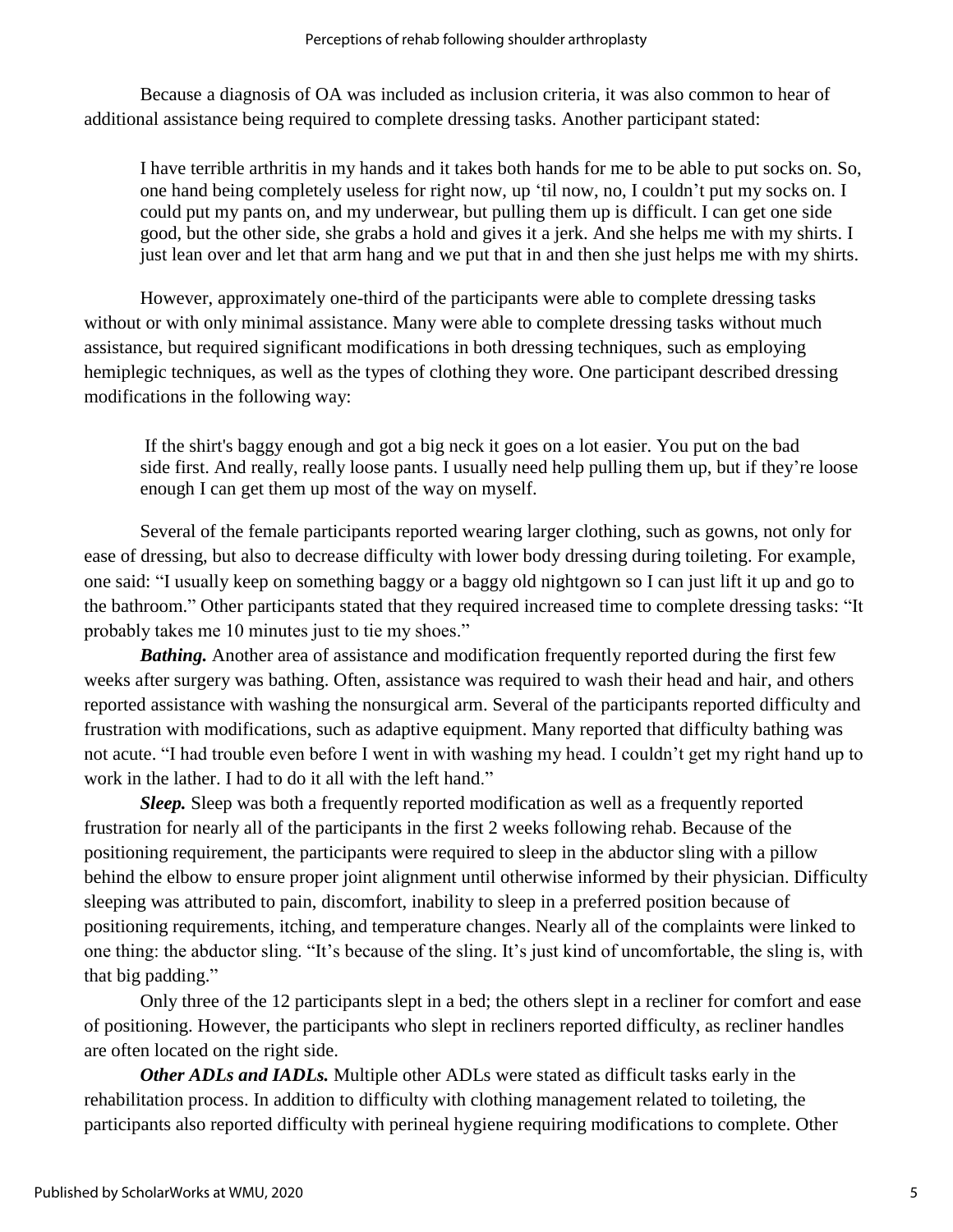ADLs that emerged during the first interview were brushing teeth, completing hair combing and styling, and positioning for ADLs. Many reported requiring assistance with ADLs initially but stated increased independence or total independence at the 2-week mark, as conveyed by one participant: "She helped me up until yesterday, and I think I did it today by myself, you know, so it's just getting a lot better."

Each participant reported IADL assistance, with many requiring significant assistance from family to complete meal preparation and cooking tasks, laundry, medication management, and housekeeping. Assistance for transportation was required as the participants were not yet released to drive. Grocery shopping was also consistently an area in which the participants received assistance, likely because of driving restrictions. Modifications of IADLs appear more common nearing the 2-week mark, with one participant outlining the modifications she required: "I have done very little housework. I can load the dishwasher . . . clothes in the washer and take them out of the dryer with one hand. Instead of carrying four or five things, I may carry two or three." The other common modification of daily routines regarding IADLs was to omit them: "I probably just don't do them."

### **Interview 2**

In Stage 2, the progressive nature of this protocol requires that patients achieve all criteria from the previous stage to progress to subsequent stages, meaning that at 4 weeks following surgery some of the participants may have still been in Phase 1 (immediate postsurgical phase) while others progressed to Phase 2 (early strengthening phase). The participants were still instructed to sleep in the sling, but they could remove the sling gradually when home throughout the day. Even with progression of therapy, movements with the surgical arm continued to be passive or assisted. During this interview, modified routines and assistance remained a common theme, with IADL assistance becoming more common as compared to Interview 1.

**Modified routines and assistance.** Similar to the first interview, the second interview included assistance and modified routines as significant themes. One participant described this point of recovery:

It just seems that I want to do more with my arm than I'm really supposed to do. So, I have to be mindful, don't pick this up, don't . . . I'm not supposed to put my arm behind my back, and when you're pulling your pants up you want to put your arm behind your back a little bit, so I watch that. Let's see, what else. And at night, I sleep with a pillow under my arm and I've got to make sure I keep it on that pillow. Those are just problems that I'm having right now. Just trying not to use it but wanting to use it.

At 4 weeks following surgery, several of the participants were able to dress themselves. Others employed modifications, such as shirts and pants without buttons, altering the sequence in which they typically dressed, or wearing shirts with larger necks and/or sleeves, to complete dressing tasks. A few stated they required assistance to comply with their precautions:

I tend to want to get dressed on my own, so I have to be sure that I don't do that. Some shirts are really hard to put on, my wife has to help me. My coat, it's really hard to put on, so she helps me with that. Dress shirts are much harder to put on because I can't quite get the shoulders up where they go. Now my tee shirts, undershirts, they go on pretty easy. I can do them by myself. But a dress shirt I just can't manage.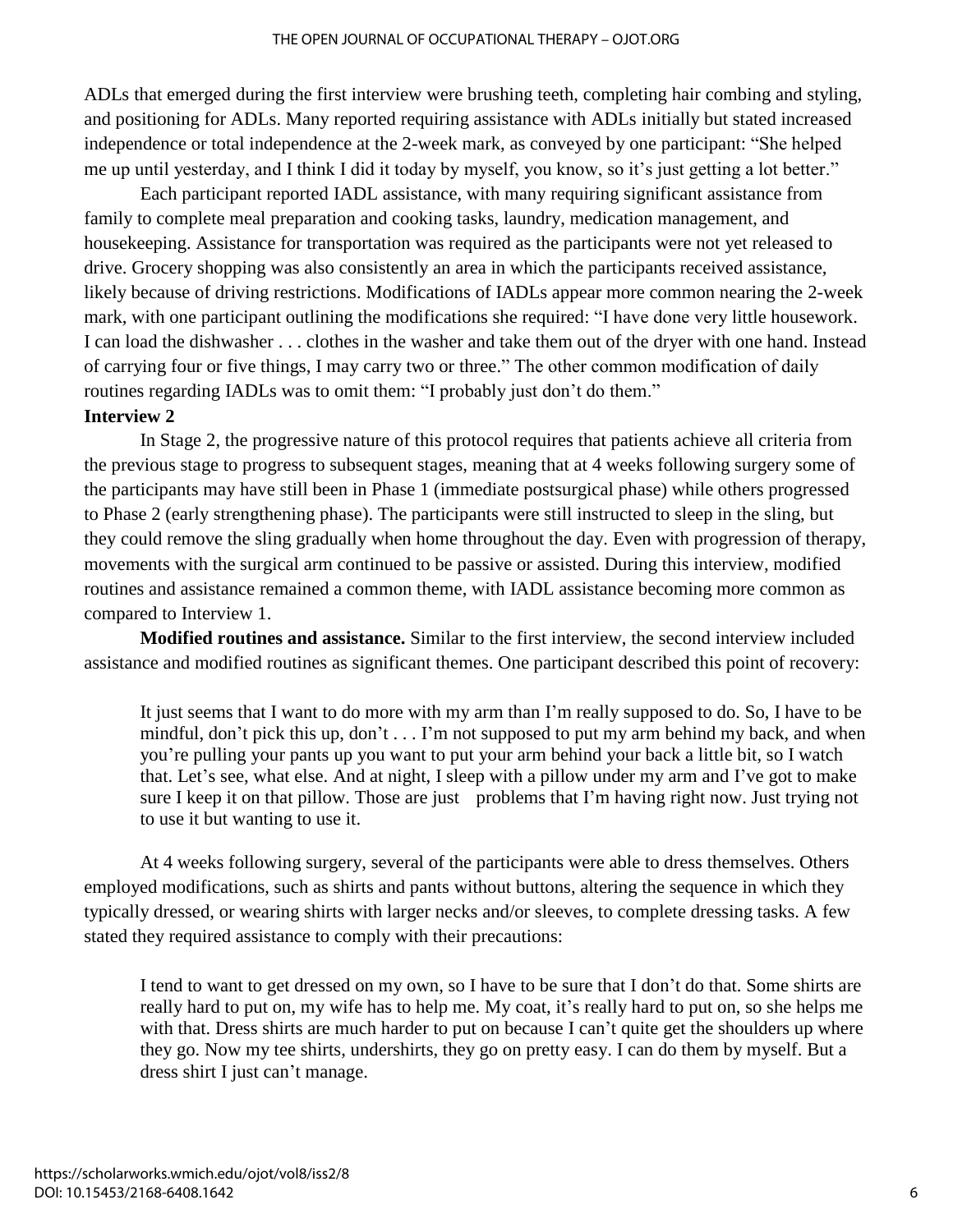Nearly all of the patients were able to complete bathing tasks with little to no assistance, and those who did have assistance with ADLs stated apprehension with using their surgical arm: "I'm sure that I could, but it's a mindset that I don't do any more than you have to with it. Stick with the exercises rather than getting back to the actual normal stuff." Several noted continuing to use modifications learned prior to surgery, despite being released to use their surgical arm in the home. As independence increased, frustration decreased with multiple participants stating appreciation for caregivers: "You don't realize how nice people are until something happens."

When discussing modifications and assistance, subthemes of sleep, self-feeding, and IADL assistance emerged frequently.

*Sleep.* Similar to the first 2 weeks, sleep continued to be an area of modification for many of the participants. Despite being given more freedom from the surgeon during the day, the patients were instructed to continue wearing the abductor sling while sleeping to ensure proper joint alignment. Several of the participants reported sleeping without difficulty, but the vast majority found modifications to improve sleep. Most notably, the couch and the chair continued to be a method of modification because of the ease of repositioning, as reported by a participant:

Well, I don't sleep very well at night. But I do sleep. I can get up and get on the couch and I've got pillows propped up there and then I can lay on my side and rest my back against the back of it, and it takes some of the weight off.

After weeks of modifications, many were attempting to return to a more typical sleeping pattern: "I'm sleeping on a couch right now. I tried a bed at night, the night before last, and I just couldn't get comfortable." Another participant elaborated on difficulties with sleeping in a bed: "When I try to pull a cover over me or something like that, it's awkward because my right arm just doesn't reach it. It doesn't have the strength yet that I need."

*Self-feeding.* As the participants required less ADL assistance and were permitted more freedom from the sling, self-feeding also became an area of improvement. Several of the participants stated no difficulty, with about a third stating they were regaining independence, such as being able to cut up meat independently. The increased independence was not specific to utensil usage, as reported by one participant: "I'm getting a lot of strength back in my arm now. Before, I couldn't even pull the top off of the little pudding cup. Now I can." One participant continued to report requiring increased time and modification for self-feeding and meal prep tasks: "Cutting I have done a little. I haven't done a lot. It seems like it's okay. I can handle it. You have to learn how to do it as far as slicing and quartering."

Similar to requiring increased time, the same participant stated lack of strength and coordination as a limitation:

I can eat with it but I have trouble because of the lack of strength, of putting the fork down through something to cut it. To put it in my mouth I usually have to take my forefinger on the left hand and push down the side of the fork to get it through.

*IADLs*. As most of the participants were nearing a modified but generally independent approach to dressing and bathing at the 2-week mark, most required no assistance with ADLs but significant assistance with IADLs. Despite increased independence with self-feeding, many of the participants were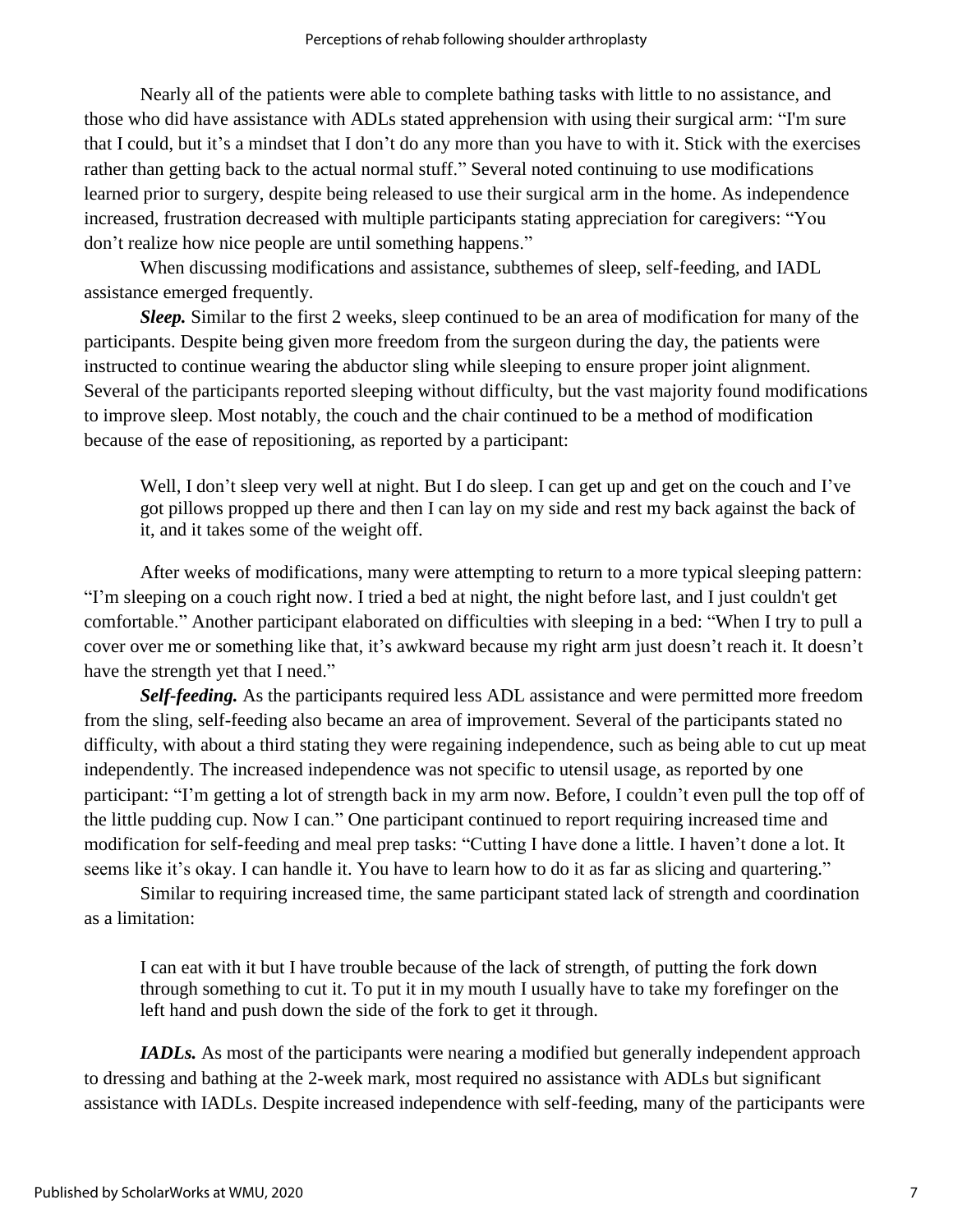still receiving assistance for meal preparation, such as family providing meals or the participants modifying meal preparation needs.

Another area many of the participants stated receiving assistance with was housekeeping, most notably laundry. "My daughter does my laundry, and she'll change my bed. I have had a lady, she came in and cleaned." Several of the participants found themselves returning to IADL activities throughout this reporting period, such one who stated,

I can load and unload the dishwasher. I can load and unload the washer and dryer, and I can run the vacuum with my left hand in the kitchen and the living area. You can do most things that you want to. Most things that you really want to do you can figure out a way to get them done without getting yourself in trouble.

Another area of assistance reported was driving. "That's been one of the worst parts," stated one participant. Many of the participants were released to drive by the 4-week mark, despite difficulty with tasks such as turning the key in the ignition (primarily right-sided surgery) or opening the door (leftsided surgery). Others reported self-limiting for safety concerns: "Until I get good use of my right arm, I'm not going to [drive], because I don't want to endanger myself or anybody else. So, I just feel like it's better if I just be driven around."

Despite limitations in driving, the participants reported being much more active in weeks 3 and 4 as compared to the first 2 weeks immediately following surgery. All of the participants reported returning to church, completing errands, and returning to social activities. Some reported less desire to get out, "I thought, oh, I really should go shopping, but I decided not to. It wasn't worth the effort of getting in the car, driving, and being tired." Another reported decreased motivation to get out in public because of the "hassle": "Just how immobile you feel sometimes, or little simple things you feel like, 'Boy that took me twice as long to do that as it should have.' Just dressing and undressing, just little things like that."

Many of the participants stated thankfulness for assistance, while others worried they were becoming an encumbrance: "She stops in about every other day for me. She's gone back to work and she's got a lot of things that she has to deal with and so I told her, 'There's no need to come every day'." Another participant stated, "I don't want to wear everybody out." Despite concerns, assistance was recognized as important to ensure compliance with their surgical protocol: "I want to do more with my arm than I'm really supposed to do."

#### **Interview 3**

For the final interview, most of the patients had progressed to the early strengthening phase, with some having progressed to the moderate strengthening phase. The overall themes were of progression during this interview. One of the participants summed up his experiences at 6 weeks postsurgery as, "I have some good days, and I have some bad days. But it's doing all right, I can move it better."

**ADL and IADL progression.** Sleep was a major area of improvement in this reporting period, likely because of decreased pain and discontinuation of the abductor sling. Most of the participants reported significantly improved sleeping since discontinuing the sling. Few were reporting difficulty with dressing tasks and few reported difficulty with upper body dressing, specifically with coats and jackets: "I can put my shoes, socks on, put my pants on. I can do all that, it's just my outer shirt and my coat that I have trouble with." In regard to ADLs and IADLs, a few of the participants reported already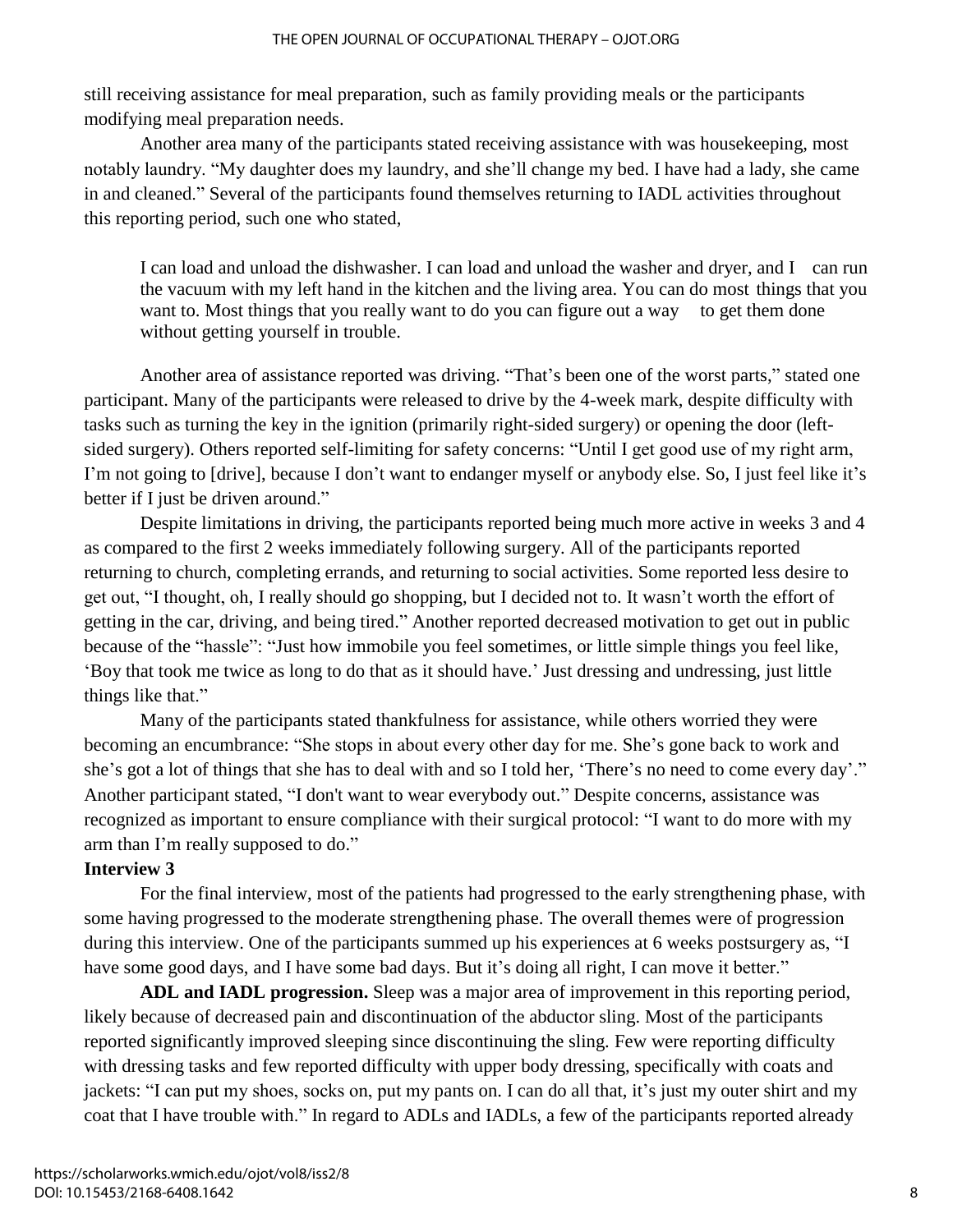being more independent than before surgery: "Well before the surgery, it was really hard to move it around hardly at all, lift anything with it. I still can't lift anything, but I know eventually I will."

The participants mostly required some modifications and assistance with IADLs, such as opening a jar and lifting heavy objects. "I can't pick up anything heavy but normal activities I'm okay. I can drive. I can load the dishwasher, the washing machine, run the vacuum. Normal activities I can do." Those that required assistance from others often need help with tasks requiring driving or cleaning, and at times requiring assistance because of home set up. One participant stated,

My daughter's still doing my shopping. Doing my laundry. I just don't feel like I can. Because our laundry is a good block away. I would have to load the car and drive over and I can't lift that much yet, so yeah, she's okay with doing that. And still have a cleaning lady. It's really hard to vacuum.

All of the participants had been released to drive at this time, and the majority of the participants were driving frequently. However, driving was not always without modification.

I'm using both hands as much as I can but gripping the steering wheel with my right hand, it gets to a point where I have to let it rest a little bit. Just getting in and out of the car, closing the doors, lifting the tailgate, things like that [require modification].

Along with the improvement in ADLs and IADLs, and with most of the participants returning to driving, there was also a large portion of the participants who were returning to more social activities. When asked about social life and relationships with others, one participant reported little change than before surgery: "I still do stuff with my [family], we went out to dinner. It did [limit my social life] in the first couple of weeks, but lately it's been no different." When asked if she felt more active the last few weeks, she responded, "Well, definitely [more] than the first couple weeks, two or three anyway, because I didn't want to go anywhere."

Overall, the participants reported satisfaction with progress: "Yes, I'm pleased with my progress, a little impatient, but pleased anyway." Finally, one participant stated, "I can tell a difference in it practically every day."

## **Discussion**

As indicated in the literature review, preoperative education is linked with decreased anxiety (Flanigan et al., 2015). The importance of preoperative education is further underscored by the contributing role preoperative expectations play in patients' overall satisfaction (Neuprez et al., 2016). Preoperative expectations of patients specific to SA have been said to include relief of pain (both nighttime and daytime), improvement in self-care tasks, and specific IADL tasks, such as driving (Rauck et al., 2019). However, little has been researched regarding what is important for providers to discuss during preoperative education. This study outlines challenges reported by SA patients and provides a brief insight into the return to ADLs and IADLs following surgery. Understanding patients' perspectives in initial recovery may be helpful to provide preoperatively in order to set realistic expectations regarding recovery. The results of this study suggest that beneficial changes could be made in terms of preoperative education for individuals undergoing SA. More specifically, it appears that patients undergoing SA, as well as their caregivers, may benefit from preoperative education based on: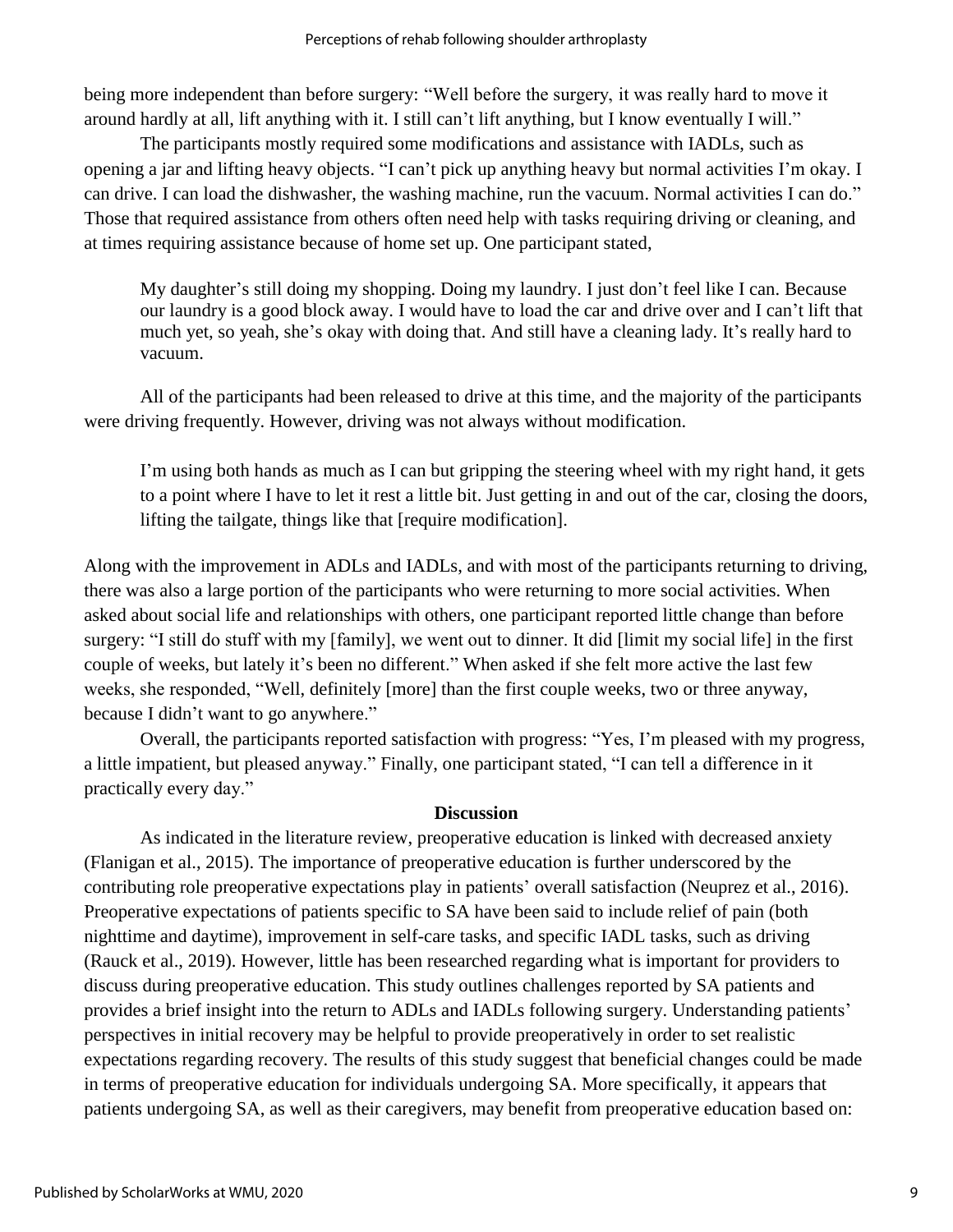caregiver support, one-handed techniques and other modifications for ADL and IADL performance, and issues related to sleep throughout the recovery process.

Assistance and modifications were common themes in the first 4 weeks following surgery. Many of the patients noted limitations and/or used modifications for dressing, bathing, and hygiene tasks prior to surgery, and they reported these compensations helpful for maintaining compliance with surgical precautions. However, now the participants had an additional challenge in donning and doffing the abductor sling, as well as more limited use of the surgical elbow and hand because of positioning requirements. These increased challenges not only reduced independence in the home but often limited other occupations occurring outside the home for the participants.

Nearly all of the participants were surprised but thankful for the support and assistance received from family and friends. These findings are unsurprising, as many researchers have documented caregiver support as an important factor for discharge destination and an improved ability to return to ADLs (Theiss et al., 2011). However, including the caregiver in the preoperative education class, or providing a caregiver education class solely focused on the caregiver role, may be an important step to facilitating better recovery outcomes. Education for caregivers that includes limitations and potential modifications may also facilitate greater compliance in the home environment.

Research has frequently shown the importance of sleep (Tester & Foss, 2018), as well as the relationship between sleep hygiene, mental health, and pain (Björnsdóttir et al., 2014). Impaired sleep is not a new concept for patients with OA or musculoskeletal chronic pain, as researchers have indicated sleep disorders as an important patient problem (Björnsdóttir et al., 2014; Pickering et al., 2016). Nocturnal pain and decreased sleep quality, such as fragmented sleep and sleep disturbances, are commonly found in patients with shoulder dysfunction (Morris et al., 2017). These findings are consistent with the frequent report of decreased sleep by the participants in this study, with many expressing difficulty finding a comfortable position and/or being woken up frequently because of pain. However, sleep is often not addressed as it is thought to be a secondary concern.

Occupational therapists have long identified sleep as an essential component of health (Meyer, 1922) and recognize the relationship between sleep and occupational participation and performance (Gentry & Loveland, 2013). However, the results of this study suggest that occupational therapists must address sleep impairments as a current challenge and not a secondary concern. Changes to preoperative education, including addressing potential sleep issues with both patients and therapists, is the first step to improving patient recovery and facilitating return to meaningful occupation. In addition to providing a vital role in the preoperative stage, occupational therapists also possess the understanding of arthroplasty, environment, routines, and other factors that impact sleep (Tester & Foss, 2018). Therefore, postoperative patients may benefit from occupational therapists providing direct interventions that address various compensatory strategies that may enhance one's ability to sleep.

The literature on SA is plentiful in terms of surgical procedure, long-term outcomes, and appropriate recovery protocols. However, little research has been focused on patient recovery experiences or needs during initial recovery. This study's purpose of understanding how patients experience ADLs and IADLs during the first 6 weeks following SA addresses one of the numerous gaps in the literature regarding patient experiences. Though this study only followed those discharging to a home setting, it is anticipated that managing expectations of patients prior to SA, as well as throughout the rehabilitative process, is also likely to improve rehabilitative success. This research highlights the needs of participants preoperatively and postoperatively. In addition, this study provides specific insight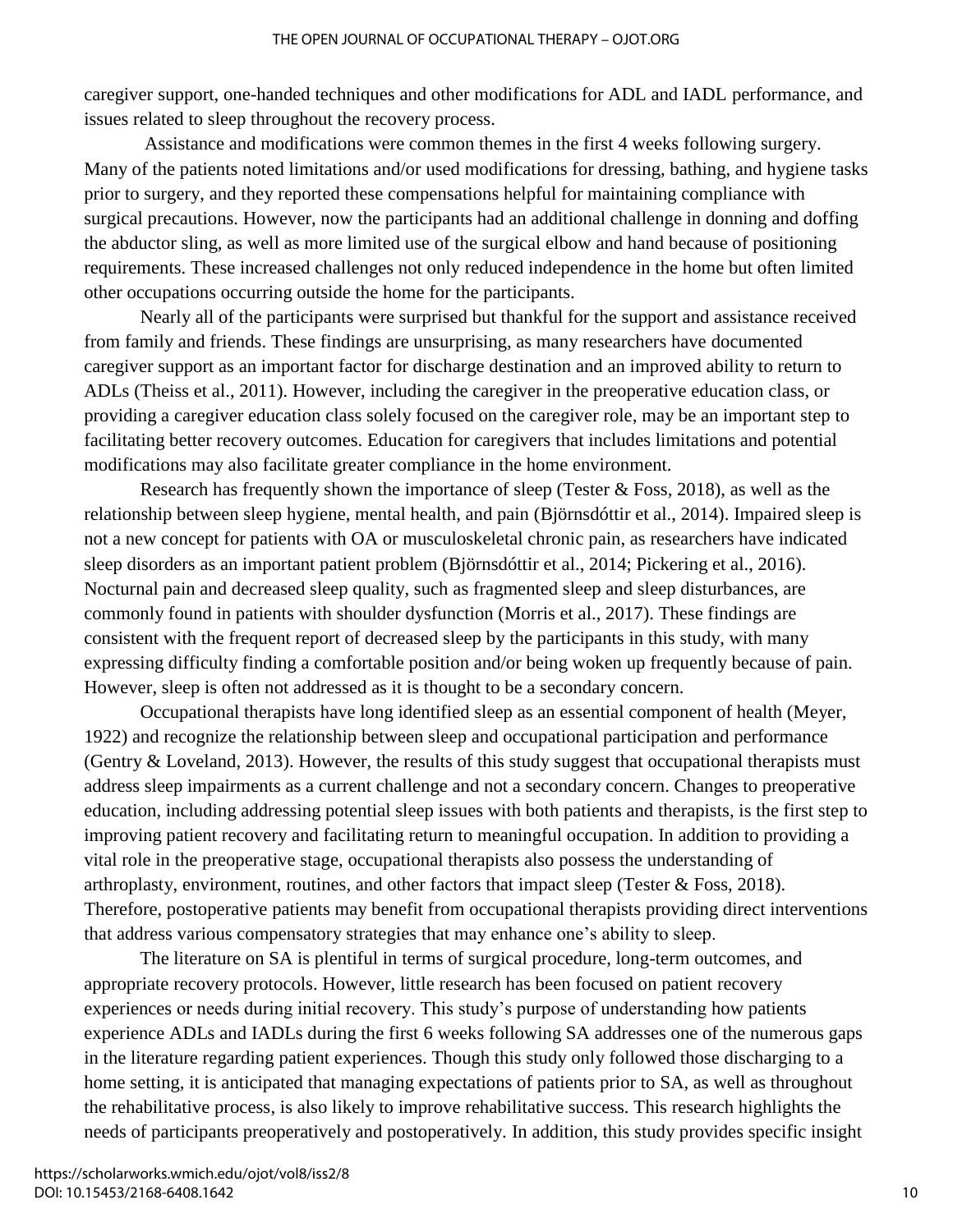into recovery regarding when ADL and IADL improvements may occur, which may increase patient satisfaction and contribute to greater satisfaction with arthroplasty recovery. Finally, by providing insight into the recovery process, these results may allow health care professionals to better assist patients during the first few phases of SA recovery.

## **Limitations**

This study is not without limitations. As with any qualitative research, there is a risk of researcher bias affecting the results. The primary researcher conducting the interviews in this study is an occupational therapist who was involved with the participants' care while they were in the hospital. However, the primary researcher had no data on the company or therapist with whom each participant followed up and was not involved with any of the participants' therapy after hospital discharge. Another limitation of this study is the inclusion of only one hospital with one version of the modified Neer's protocol. Length of hospitalizations as well as modifications in other protocols, though likely similar, could result in changes in recovery for patients. In addition, each participant discharged to a different home health care and/or outpatient therapist who may have interpreted the protocol differently. Finally, little is known regarding the participants' compliance with the protocol at home, which may have influenced perceived independence levels at each interview and phase of recovery.

## **Implications for Future Research**

Despite the stated limitations, this study serves to highlight a patient's subjective perceptions of early rehabilitation following SA. While this study is representative of only 12 participants, it could provide insight for a variety of therapists to guide patients. Future research into recovery following SA could include a variety of surgeons, protocols, and facilities to further expand understanding of patients' experiences. In addition, qualitative research to more specifically identify when patients typically regained the ability to complete ADLs and IADLs independently following surgery may help reduce patients' frustration and anxiety during rehabilitation by providing them additional insight into the typical progression of ADL recovery.

The participants frequently reported relying on assistance from friends and family and often noted appreciation for the reported assistance. It is not surprising that caregiver support at home has been identified as a significant predictor of discharge following hip and knee total joint arthroplasty, as well as an important part of recovery and transition to home (Churchill et al., 2018; Halawi et al., 2015). However, the level of support required after arthroplasty in general, let alone SA specifically, is a largely under researched topic.

In addition to research needed on levels of assistance required following surgery, the caregiver's perspective following arthroplasty remains relatively ignored. One study by Zadzilka et al. (2018) noted that caregiver burden following knee arthroplasty was significantly improved at 1 month versus 1 year following surgery. Other researchers identified the importance of caregivers having a support network following surgery (Churchill et al., 2018). Future qualitative studies, including studies interviewing the caregiver, may provide more accurate insight into the recovery process of those who are dependent on others for assistance in the first few stages of rehabilitation as well as an understanding of caregiver burden. A caregiver perspective, in addition to the patient's perspective, may provide some insight into a patient's actual needs, as well as validate the participants' statements regarding assistance required.

Finally, sleep remains a research topic of necessity following SA. In this study, sleep was consistently reported to be an area of concern, and ample research notes its importance to health. However, little has been published regarding the treatment for acute sleep interruptions following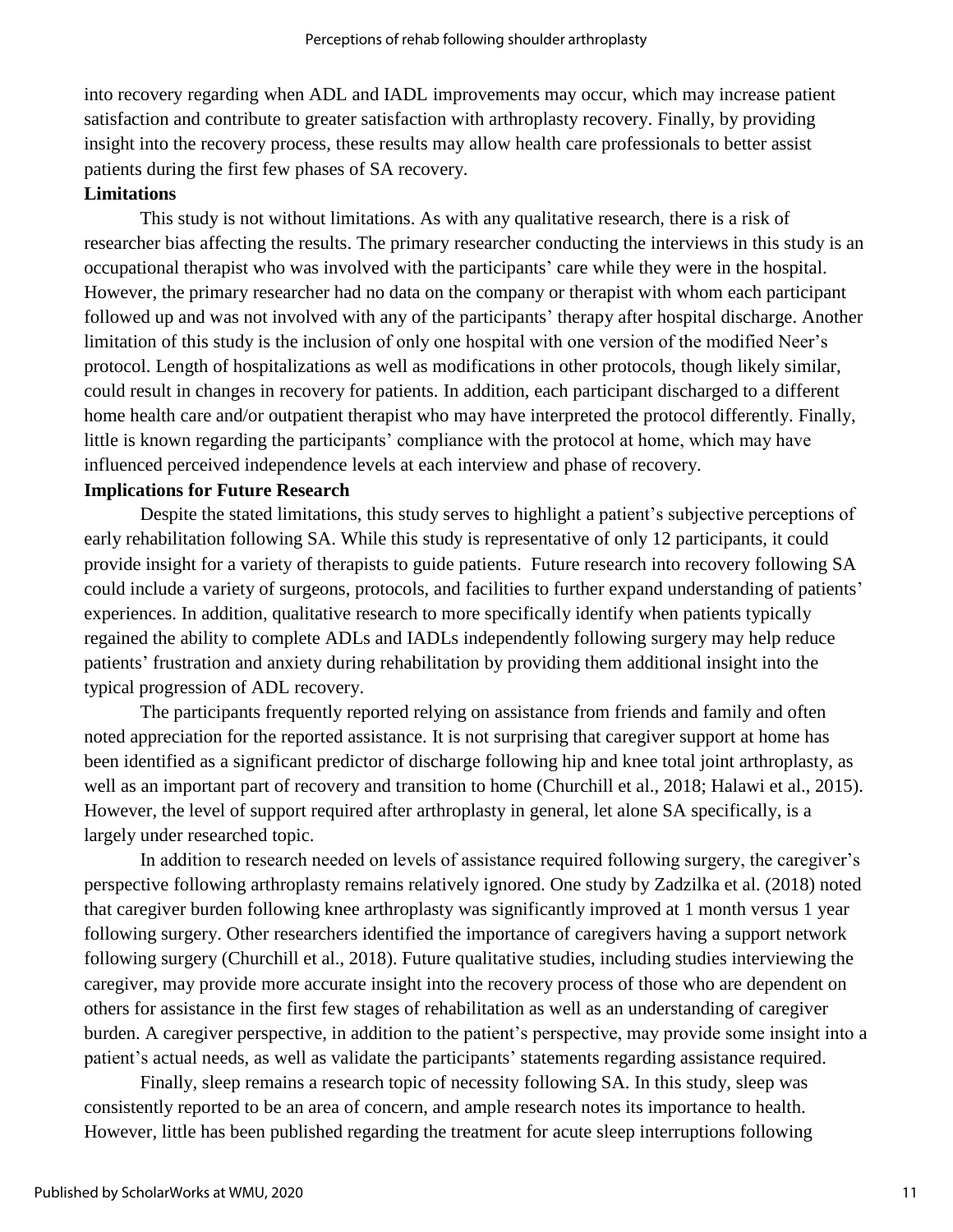surgery. Occupational therapists, specifically, could benefit from research on the modifications and adaptions to roles, habits, and behaviors appropriate to ensure quality sleep participation to facilitate occupational engagement.

There is ample research regarding quantitative outcomes following SA but little regarding patient and caregiver experiences throughout recovery. This leaves many areas yet to be explored. Of the research noted, the majority reviews long-term results, following up at 1 year or greater time periods. More research regarding recovery and acute progress is important to provide appropriate education to therapists, patients, and caregivers.

#### **References**

- Amankwaa, L. (2016). Creating protocols for trustworthiness in qualitative research. *Journal of Cultural Diversity*, *23*(3), 121–127.
- Björnsdóttir, S. V., Jónsson, S. H., & Valdimarsdóttir, U. A. (2014). Mental health indicators and quality of life among individuals with musculoskeletal chronic pain: A nationwide study in Iceland. *Scandinavian Journal of Rheumatology*, *45*(3), 419–423.

<https://doi.org/10.3109/03009742.2014.881549>

- Brems, J. J. (1994). Rehabilitation following shoulder arthroplasty. In R. J. Friedman (Ed.), *Arthroplasty of the shoulder* (pp. 99–111). Thieme Medical Publishers.
- Churchill, L., Pollock, M., Lebedeva, Y., Pasic, N., Bryant, D., Howard, J., Lanting, B., & Laliberte Rudman, D. (2018). Optimizing outpatient total hip arthroplasty: Perspectives of key stakeholders. *Canadian Journal of Surgery*, *61*(6), 370–376. <https://doi.org/10.1503/cjs.016117>
- Darawsheh, W., & Stanley, M. (2014). Reflexivity in research: Promoting rigour, reliability and validity in qualitative research. *International Journal of Therapy and Rehabilitation*, *21*(12), 560–568.

<https://doi.org/10.12968/ijtr.2014.21.12.560>

- Denard, P. J., & Lädermann, A. (2016). Immediate versus delayed passive range of motion following total shoulder arthroplasty. *Journal of Shoulder and Elbow Surgery*, *25*(12), 1918–1924. <https://doi.org/10.1016/j.jse.2016.07.032>
- Flanigan, D. C., Everhart, J. S., & Glassman, A. H. (2015). Psychological factors affecting rehabilitation and outcomes following elective orthopaedic surgery. *Journal of the American Academy of Orthopaedic Surgeons*, *23*(9), 563– 570. <https://doi.org/10.5435/jaaos-d-14-00225>
- Gentry, T., & Loveland, J. (2013, January). Sleep— Essential to living life to its fullest. *OT Practice*, *18*(1), 9–14.
- Halawi, M. J., Vovos, T. J., Green, C. L., Wellman, S. S., Attarian, D. E., & Bolognesi, M. P. (2015). Patient expectation is the most important predictor of discharge destination after primary total joint arthroplasty. *The Journal of*

#### *Arthroplasty*, *30*(4), 539–542. <https://doi.org/10.1016/j.arth.2014.10.031>

- Hall, M., Migay, A. M., Persad, T., Smith, J., Yoshida, K., Kennedy, D., & Pagura, S. (2008). Individual's experience of living with osteoarthritis of the knee and perceptions of total knee arthroplasty. *Physiotherapy Theory and Practice*, *24*(3), 167–181.
- Harding, P. A., Holland, A. E., Hinman, R. S., & Delany, C. (2015). Physical activity perceptions and beliefs following total hip and knee arthroplasty: A qualitative study. *Physiotherapy Theory and Practice*, *31*(2), 107–113. <https://doi.org/10.3109/09593985.2014.959581>
- Heale, R., & Forbes, D. (2013). Understanding triangulation in research. *Evidence Based Nursing*, *16*(4), 98*.* [https://doi.org/10.1136/eb-](https://doi.org/10.1136/eb-2013-101494)[2013-101494](https://doi.org/10.1136/eb-2013-101494)
- Henderson, R., & Rheault, W. (2004). Appraising and incorporating qualitative research in evidencebased practice. *Journal of Physical Therapy Education*, *18*(3), 35–40. [https://doi.org/10.1097/00001416-200410000-](https://doi.org/10.1097/00001416-200410000-00005) [00005](https://doi.org/10.1097/00001416-200410000-00005)
- Iriberri, I., Candrian, C., Freehill, M. T., Raiss, P., Boileau, P., & Walch, G. (2015). Anatomic shoulder replacement for primary osteoarthritis in patients over 80 years. *Acta Orthopaedica*, *86*(3), 298–302.

<https://doi.org/10.3109/17453674.2015.1006036>

- Levy, J. C., Ashukem, M. T., & Formaini, N. T. (2016). Factors predicting postoperative range of motion for anatomic total shoulder arthroplasty. *Journal of Shoulder and Elbow Surgery*, *25*(1), 55–60. <https://doi.org/10.1016/j.jse.2015.06.026>
- Lewins, A., & Silver, C. (2007). *Using software in qualitative research: A step-by-step guide*. SAGE Publications.
- Meyer, A. (1922). The philosophy of occupational therapy. *Archives of Occupational Therapy*, *1*(1),  $1-10.$
- Morris, B. J., Sciascia, A. D., Jacobs, C. A., & Edwards, T. B. (2017). Sleep disturbance and anatomic shoulder arthroplasty. *Orthopedics*, *40*(3), e450– e454[. https://doi.org/10.3928/01477447-](https://doi.org/10.3928/01477447-20170120-02) [20170120-02](https://doi.org/10.3928/01477447-20170120-02)